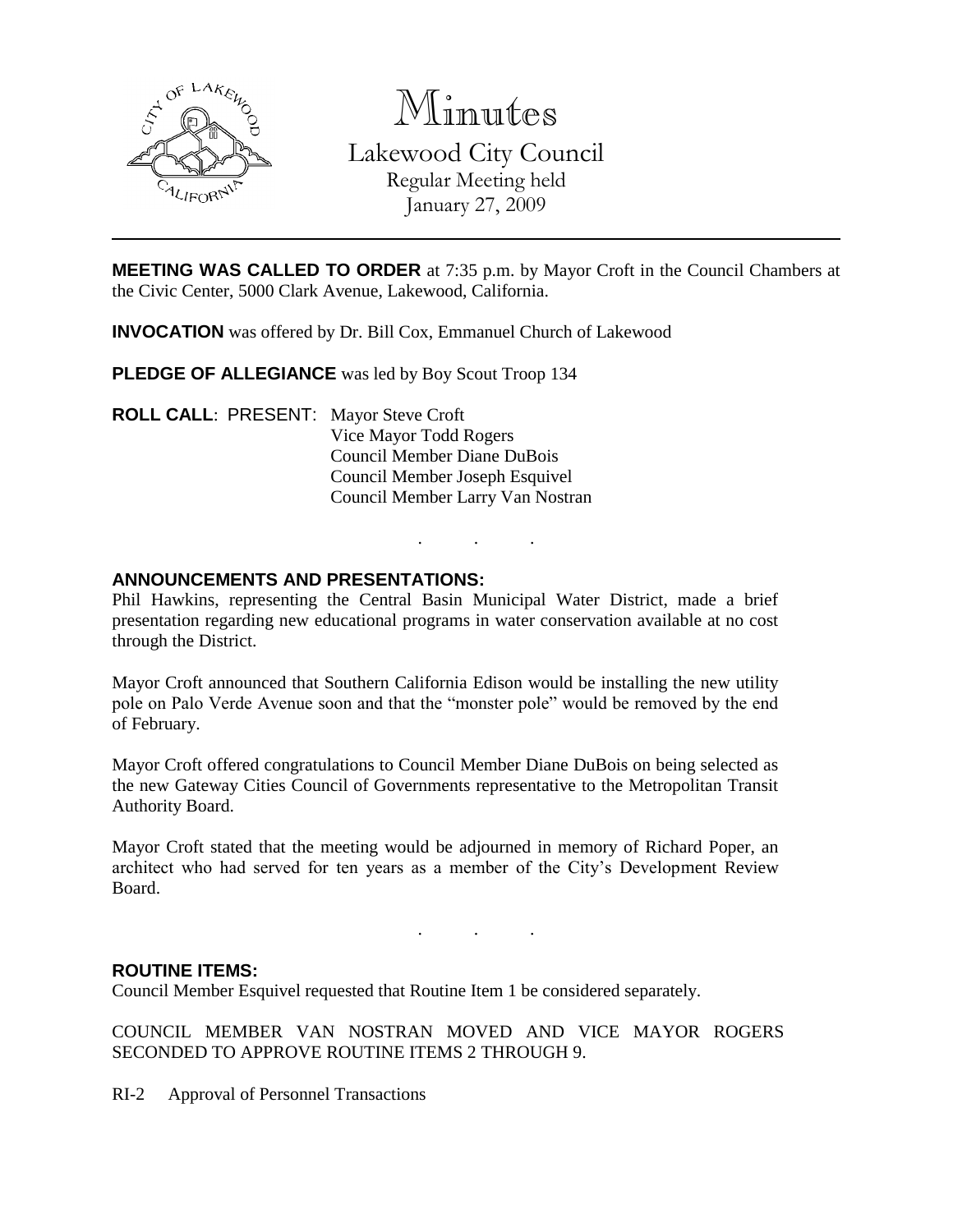City Council Minutes January 27, 2009 Page 2

#### **ROUTINE ITEMS:** Continued

- RI-3 Approval of Registers of Demands
- RI-4 Approval of Meeting Reports and Authorizations Pursuant to AB1234
- RI-5 Approval of Monthly Report of Investment Transactions
- RI-6 Approval of Quarterly Schedule of Investments
- RI-7 RESOLUTION NO. 2009-1; A RESOLUTION OF THE CITY COUNCIL OF THE CITY OF LAKEWOOD ADOPTING THE 2009 EDITION OF THE STANDARD SPECIFICATIONS FOR PUBLIC WORKS CONSTRUCTION
- RI-8 Acceptance of Notice of Completion for Public Works Project 08-9, Enhanced Vapor Recovery System
- RI-9 Approval of Emergency Water Agreement for Disaster Preparedness Bottled Water

UPON ROLL CALL VOTE, THE MOTION WAS APPROVED:

AYES: COUNCIL MEMBERS: Esquivel, DuBois, Rogers, Van Nostran and Croft NAYS: COUNCIL MEMBERS: None

RI-1 Approval of Minutes of the Meetings held December 9, and December 16, 2008, and January 13, 2009

VICE MAYOR ROGERS MOVED AND COUNCIL MEMBER VAN NOSTRAN SECONDED TO APPROVE THE MINUTES OF THE MEETING HELD DECEMBER 9, 2008. UPON ROLL CALL VOTE, THE MOTION WAS APPROVED:

AYES: COUNCIL MEMBERS: DuBois, Rogers, Van Nostran and Croft NAYS: COUNCIL MEMBERS: None ABSTAIN: COUNCIL MEMBERS: Esquivel

COUNCIL MEMBER DUBOIS MOVED AND COUNCIL MEMBER ESQUIVEL SECONDED TO APPROVE THE MINUTES OF THE MEETINGS HELD DECEMBER 16, 2008 AND JANUARY 13, 2009. UPON ROLL CALL VOTE, THE MOTION WAS APPROVED:

AYES: COUNCIL MEMBERS: Esquivel, DuBois, Rogers, Van Nostran and Croft NAYS: COUNCIL MEMBERS: None

. . .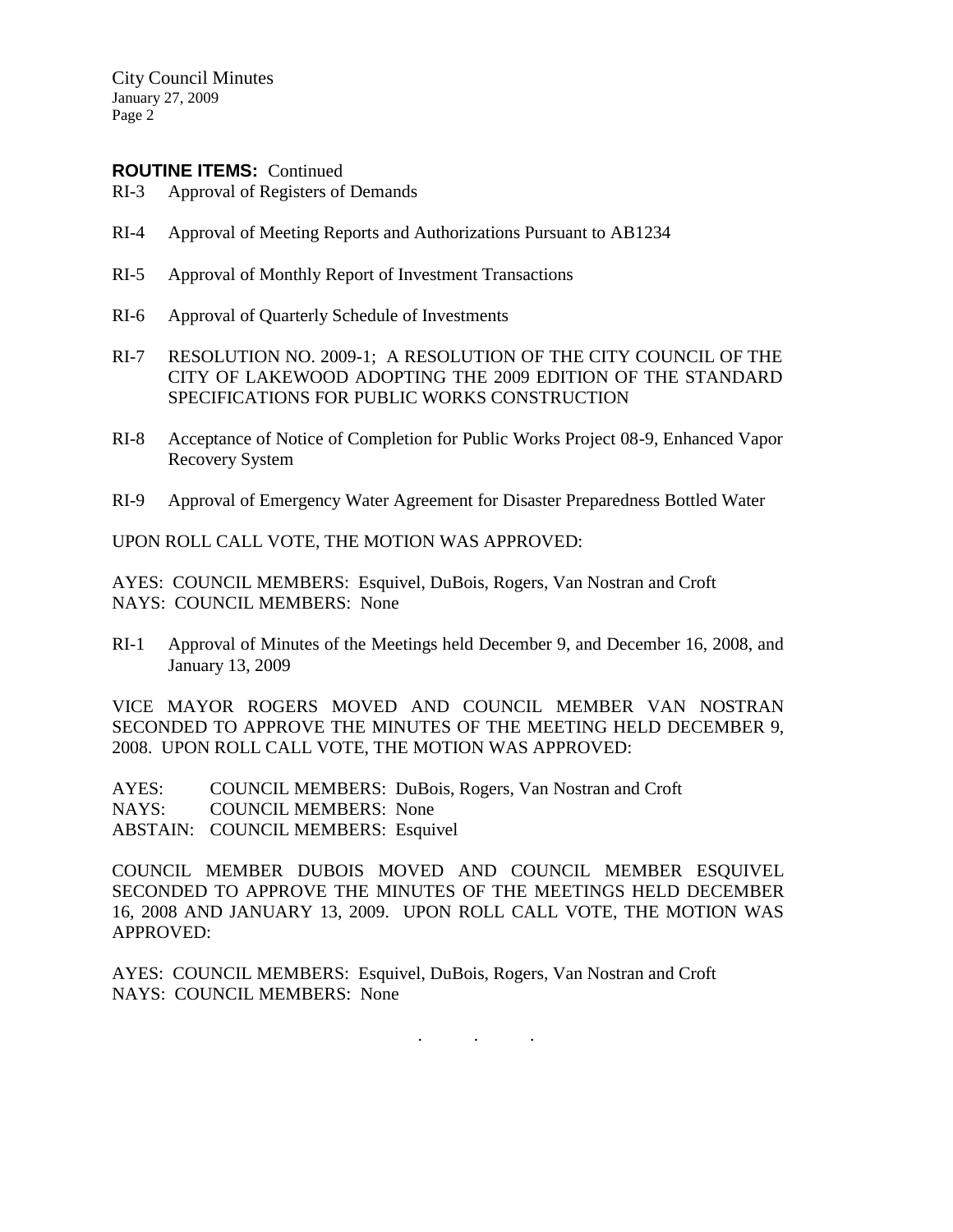# **1.1 • ALLOCATION OF FUNDS FOR CITIZENS' OPTIONS FOR PUBLIC SAFETY (COPS) GRANT**

Assistant City Manager Sandi Ruyle made a presentation based on the memo in the agenda stating Lakewood was entitled to \$133,118 under the State Citizens' Options for Public Safety (COPS) Grant. She reported that the funds would be transmitted to the City quarterly and were for use in front line law enforcement, pursuant to a written request from the Captain of the Lakewood Station.

Lakewood Station Captain Christy Guyovich provided a brief overview of the allocation of the funding for projects such as the summer park program and enhanced criminal enforcement and suppression and for special event patrols like the Pan American Festival, City Block Party and Park Halloween Festivals.

Ms. Ruyle concluded by recommending the City Council hold a public hearing, approve the programs recommended by the Captain, and direct the Administrative Services Director to appropriate COPS Grant funds to the Supplemental Law Enforcement Services account.

Mayor Croft opened the public hearing at 7:51 p.m. and called for anyone in the audience wishing to address the City Council on this matter.

Reneda Redfoot, Phyliss Bowles and Theressa Patterson addressed the City Council regarding home burglary activity in their neighborhood.

COUNCIL MEMBER VAN NOSTRAN MOVED AND VICE MAYOR ROGERS SECONDED TO APPROVE STAFF'S RECOMMENDATION. UPON ROLL CALL VOTE, THE MOTION WAS APPROVED:

AYES: COUNCIL MEMBERS: Esquivel, DuBois, Rogers, Van Nostran and Croft NAYS: COUNCIL MEMBERS: None

. . .

## **3.1 • ANNUAL REVIEW OF CITY INVESTMENT POLICY**

Administrative Services Director Diane Perkin gave a report based on the memo in the agenda and stated that the previously adopted investment policy had served the City well and that no changes were recommended at this time. She reviewed the yield and trends over the past year, noting the diversification of the portfolio. She noted that they would be looking for investments of shorter duration to not be locked into long-term, low-interest investments. She concluded by stating that pursuant to the policy, a review of the investment advisor had been conducted and services been found to be satisfactory.

Responding to a question from Mayor Croft, Ms. Perkin stated that the new liquidity funds were equal to U.S. Treasury obligations which were backed by the full faith and credit of the U.S. government.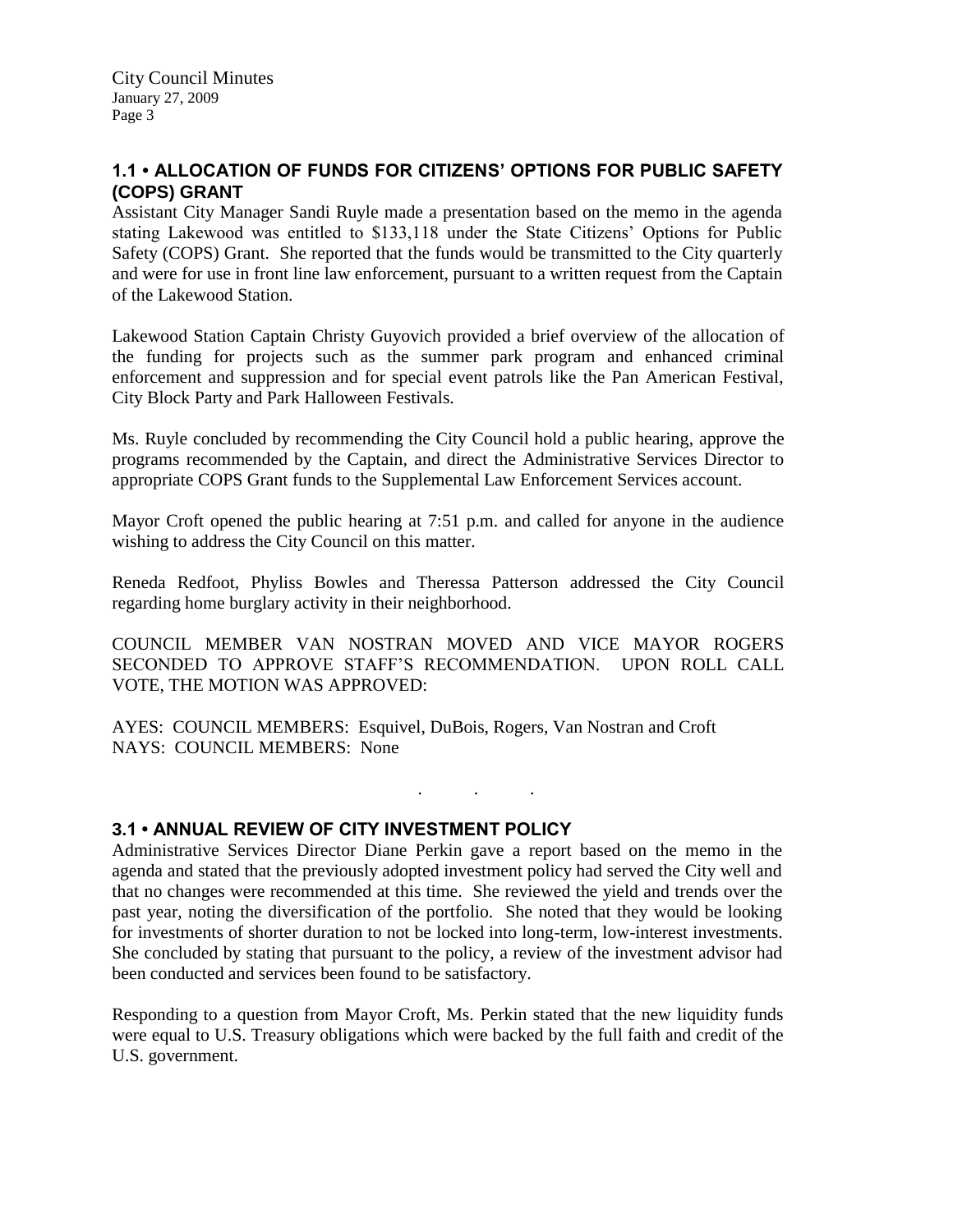City Council Minutes January 27, 2009 Page 4

## **3.1 • ANNUAL REVIEW OF CITY INVESTMENT POLICY** - Continued

Vice Mayor Rogers stated that residents frequently inquired about the status of the City's finances in light of the current economic crisis. Ms. Perkin stated that the City was well positioned to weather the tough economic times due to running a lean, tight operation, setting aside funding for capital projects over the years, and reserves. She stated that having planned well in the past to prepare for difficult times, Lakewood was in a good financial position.

. . .

## **3.2 • WATER SUPPLY STATUS REPORT**

Water Resources Director Jim Glancy made a presentation based on the memo in the agenda and stated that with snow and rainfall playing a key role in the State's water supply and this year's snow water content currently being 76 percent below normal, lake surface water storage was extremely low. Additionally, environmental issues surrounding fish habitats were further reducing the amount of imported water available in Southern California. He stated that Lakewood residents should be encouraged to seek ways to reduce water use. It was the recommendation of staff that the City Council direct staff to continue to monitor the reliability of local water supplies to determine the need for implementing additional conservation measures.

Council Member Van Nostran asked about the balance between agricultural needs and wild life considerations. Mr. Glancy stated that with Federal regulations and restrictions, the water supply reserved for agriculture may only be 15 percent of normal supply.

Mayor Croft inquired about special programs that might be available to assist residents in converting to water-saving devices. Mr. Glancy responded by stating there may be another program coming that would offer ultra low flow toilets to area residents.

COUNCIL MEMBER DUBOIS MOVED AND COUNCIL MEMBER ESQUIVEL SECONDED TO APPROVE STAFF'S RECOMMENDATION. UPON ROLL CALL VOTE, THE MOTION WAS APPROVED:

. . .

AYES: COUNCIL MEMBERS: Esquivel, DuBois, Rogers, Van Nostran and Croft NAYS: COUNCIL MEMBERS: None

## **3.3 • CLIMATE CHANGE LEGISLATIVE UPDATE**

Deputy City Manager Lisa Novotny presented a report on the 2006 Global Warming Solutions Act, legislation aimed at correcting climate change through the reduction of emissions and greenhouse gases. She advised that the Air Resources Board had adopted a scoping plan in December of 2008, with specific activity mandates which would impact governments, businesses and private citizens. She noted that there were many things that the City of Lakewood was already doing to improve air quality such as alternative fuel vehicles in the City's fleet, the photovoltaic program at a water well site, more efficient street lighting and LED traffic signals. She noted that the scoping plan had a number of aggressive emission reduction deadlines and that careful monitoring would be necessary to track public policy in this area.